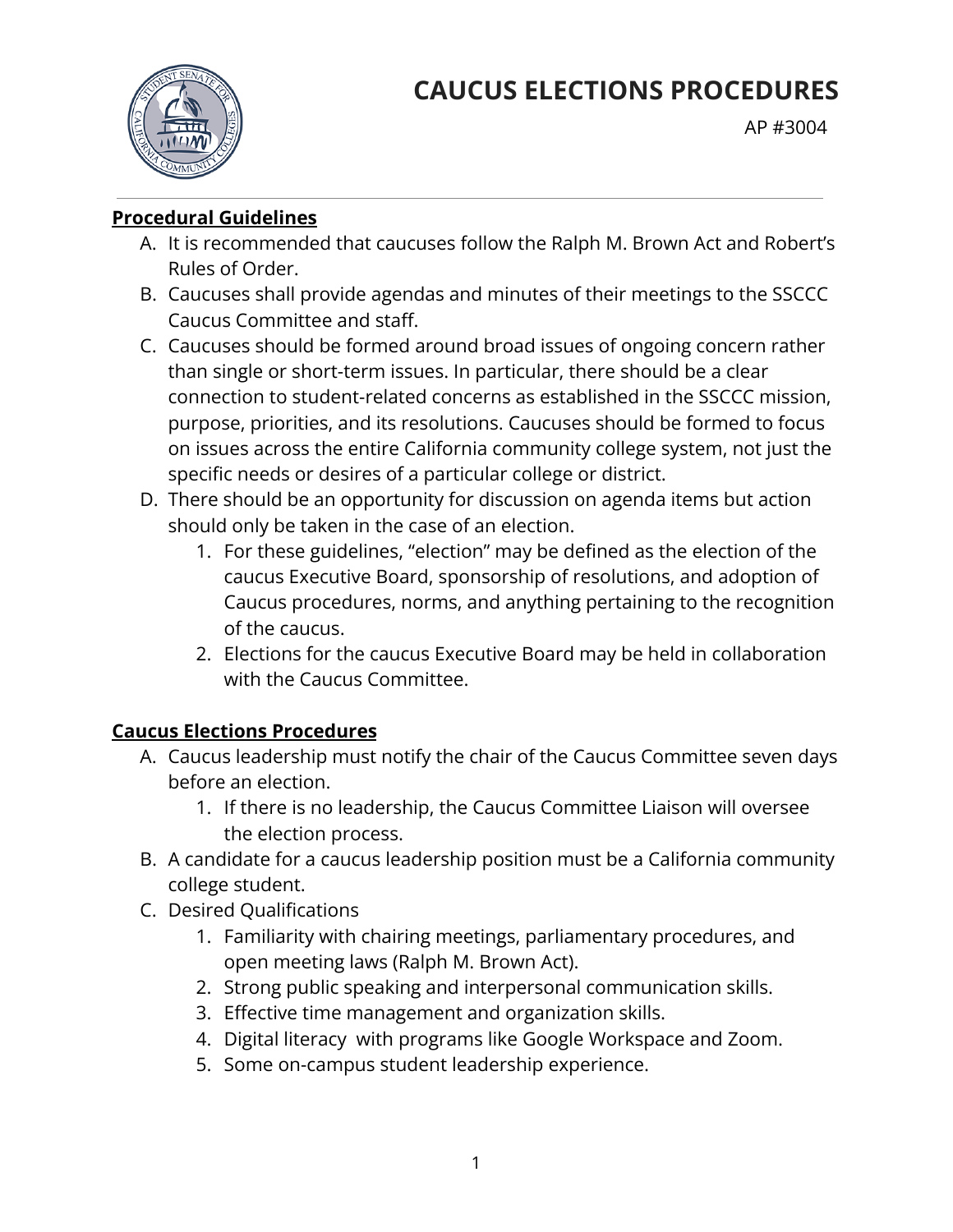- For example, a position within a student body association, on-campus clubs, on-campus job, or other on-campus volunteer opportunities.
- 6. Willingness to engage with students and an understanding of student issues at a local, statewide, and national level.
- 7. Commitment to the SSCCC mission and purpose.
- 8. Ability to exercise impartiality in decision making when necessary.

#### **D**. **Candidate Statement**

A **one-page** biography with your name, college, candidate position, and the following:

- 1. After reviewing the job description for the position, what activities and special skills make you qualified, and why are you running for this position?
- 2. Please briefly discuss your understanding of diversity, equity, and inclusion.
- 3. What issue(s) in higher education are you most dedicated to addressing and why?

#### **E. Candidate Process**

The Caucus Committee Chair shall instruct and require the Caucus to establish an Election Timeline by the end of March. The Caucus will distribute, via proper communication networks (LISTSERV, social media, direct contact), the Candidate Eligibility Form, Candidate Statement Guidelines, and the Elections Timeline. Candidate statements will be sent out via proper communication

networks.

# **F. Elections Process**

# **● Regular Elections**

The process shall be as follows:

- a. The Caucus Committee Chair or Caucus Liaison shall chair the elections. No candidate for any position shall chair an election.
- b. The elections process shall occur by position
- c. The chair, in alphabetical order by last name, will announce the eligible candidates by position who have submitted their candidate eligibility form and candidate statement. After all eligible candidates for a position have been announced, the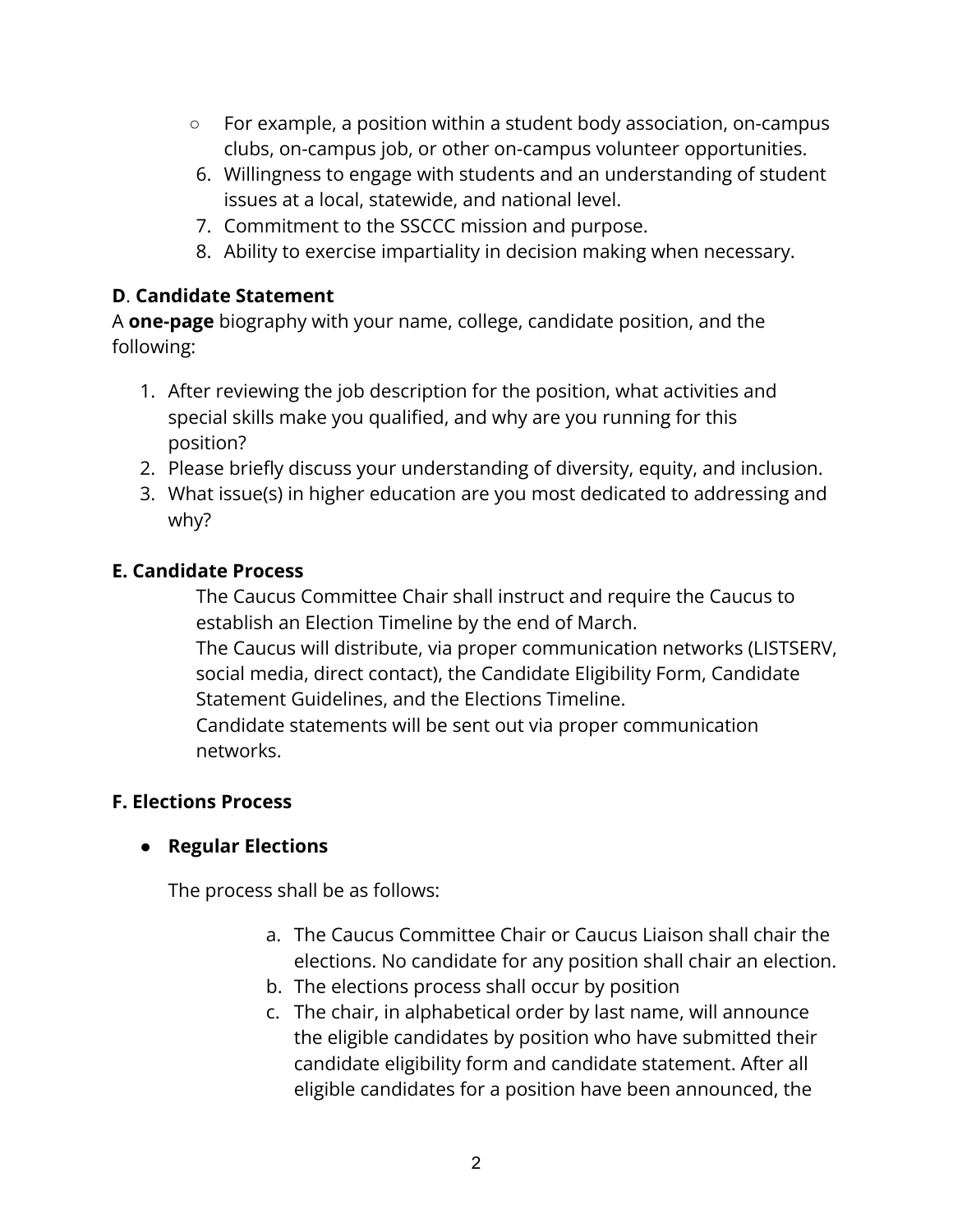chair shall open the floor for nominations of the eligible candidates of any other person.

- a. Nominations may only be made by a member of the caucus.
- b. Self-nominations shall require a second from a member of the caucus.
- c. Nominations must be accepted by the nominee before being considered valid.
- d. Once no further nominations are heard, the elections for the position shall be closed.
- d. Candidate statements, the presentation of questions, and candidate responses shall occur in alphabetical order by last name.
- e. Each candidate shall make a statement of no more than 3 minutes.
- f. The caucus may ask the candidates no more than three questions.
	- a. Once the candidates have made their statements, the chair shall open the floor for five minutes for the submission of questions.
		- i. The chair will gather and compile all questions submitted during this time.
		- ii. Caucus members may submit questions.
		- iii. The chair shall close the floor once the time limit for the submission of questions has elapsed.
	- b. The chair will review and select three questions from those submitted to ask all candidates.
		- i. The chair shall present one question at a time from those selected for each candidate to respond.
		- ii. Each candidate shall have no more than one minute to respond to the question.
- g. Election votes may be recorded by a roll call vote or a ballot. Ballots shall include the name of the voting member, the name of the candidate, and the position to which they are being elected to be valid.
- h. In the event no candidate receives a majority (more than 50% of present members), the candidate receiving the least